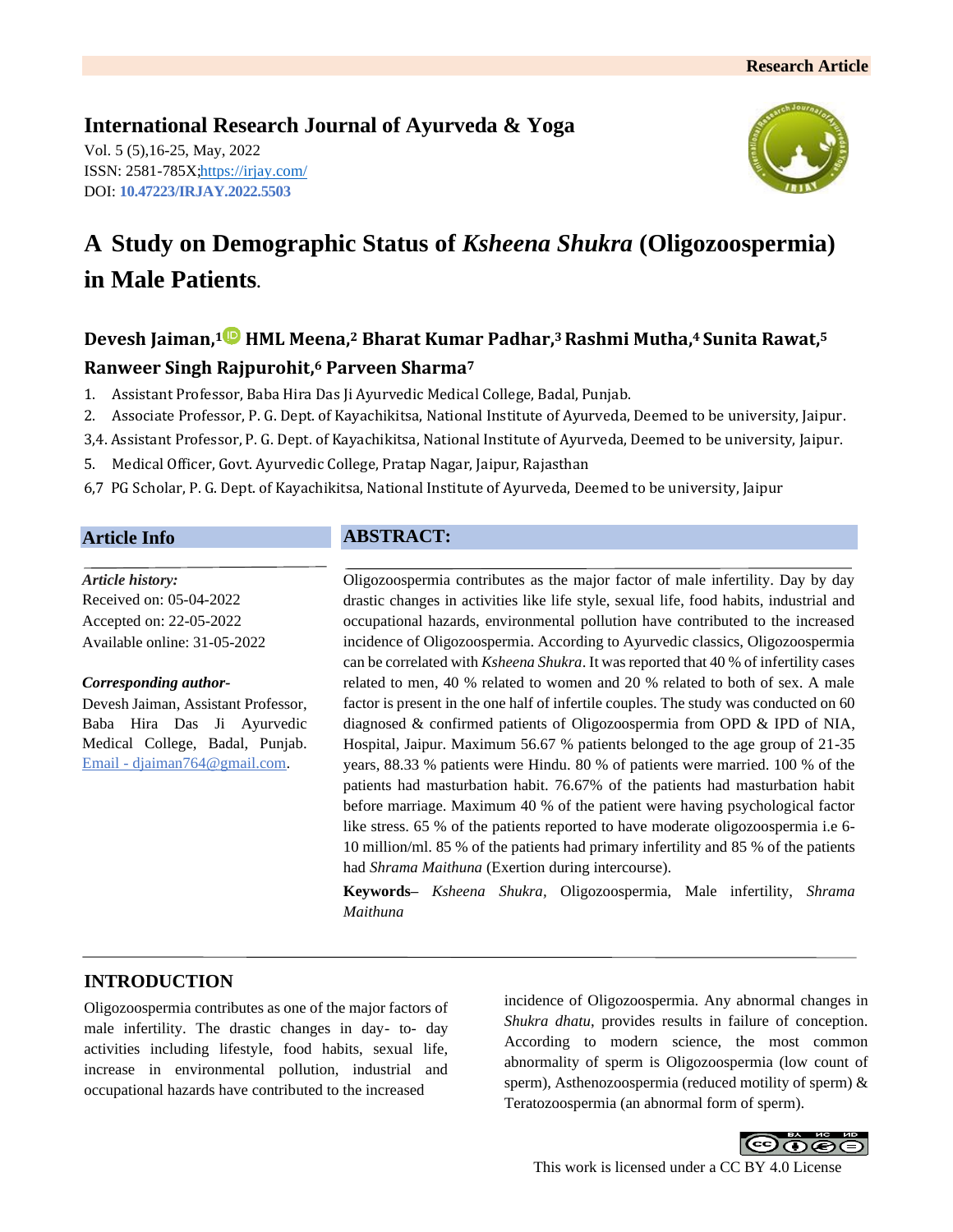*Vajeekarana* is a special branch of Ayurveda deals with the treatment of sexual dysfunction and infertility and to improve sexual performance and quality & quantity of *Retas* or semen. Various seminal abnormalities are responsible for male infertility like a reduced number of sperms, the reduced sperm motility and abnormal form of sperm etc. which are described in Ayurveda under eight types of *Retodushti*. Oligozoospermia one of the seminal abnormalities in which sperm count is reduced can be correlated with *Ksheena Shukra*, being the more prevalence in *Madhyama Vaya*, a disease from *Apana Vata*  province, which incapacitates man from conceiving his life partner, ending in Infertility. It was reported that 40% of infertility cases were related to men, 40% to women, and  $20\%$  to both sexes.<sup>1</sup> Keeping this point in mind a case study was done on Oligozoospermia (*Ksheena Shukra*) discussed here.

# **AIMS AND OBJECTIVES**

To study the demographic status of '*Ksheena Shukra'* (Oligozoospermia) in male patient

# **MATERIALS AND METHODS**

The study was conducted on 60 clinically diagnosed  $\&$ confirmed patients of Oligozoospermia from OPD & IPD of National Institute of Ayurveda, Hospital, Jaipur.

#### **A. Study design:**

The present study was;

#### **Level of study :** OPD/IPD

**Interventional, Single Centre, Randomized comparative** clinical

| <b>Method of Randomization</b><br>randomization | : Computer generated |
|-------------------------------------------------|----------------------|
| <b>Purpose</b>                                  | : Treatment          |
| <b>Masking</b>                                  | : Open-label         |
| <b>Timing</b>                                   | : Prospective        |
| <b>Endpoint</b>                                 | : Efficacy           |
| Number of groups                                | :2                   |
| <b>Number of patients</b><br>group)             | : 60 (30 in each)    |
| <b>Duration of study</b>                        | : 60 days            |

**B. Randomization:** It was done by computer generated randomization method. It was generated from www.randomization.com.

#### **C. Ethical clearance:**

This study was approved by the Institutional Ethical Committee (IEC) of the National Institute of Ayurveda, Jaipur vide letter no. IEC/ACA/2018/2/29; dated 12-11- 2018, before starting the clinical trial on patients of *Ksheena Shukra* (Oligozoospermia).

#### **D. CTRI registration:**

The study has also been registered in CTRI (Clinical Trials Registry- India) (CTRI; www.ctri.nic.in) vide CTRI/2019/05/019101 on 14/05/2019.

#### **E. Statistical analysis:**

The **"Wilcoxon Signed Rank Test"** was used for all nonparametric data while **"Paired 't' test"** was used for parametric data to analyse the effect of individual therapy in both groups. For non-parametric data, **"Mann-Whitney Rank Sum Test"** was used while **"Unpaired 't' Test"** was used for parametric data to compare the effect of therapies in both groups.

### **RESULT**

In this clinical study 60 patients were divided into two randomized groups and were treated with *Apatyakara Ghrita* and *Vrishya Shatavari Ghrita* followed by *Koshtha Shuddhi* with *Haritakyadi Churna* for duration of two months.

**Status of registered patients:** Total 60 male patients were registered for the study, 30 patients in Group A and 30 patients in Group B completed the treatment.

**OBSERVATIONS**- Table 1 Shows Observations of demographic study

#### **DISCUSSION**

Maximum of the 56.67% patients reported for the present clinical study belonged to the age group of 21-30 years who were married; which is decade for the beginning of marriage life and active reproductive life. This is because, most men faces vulnerable crisis of physical, mental as well as sexual at their midlife. Hence individuals unable to conceive report to the hospital for its proper diagnosis and management. Majority of the patients were reported from Hindu community (88.33%). From this data it cannot be inferred that the problem is more predominant among the Hindus as this was due to the geographical predominance of Hindu community in the area. Majority of the patients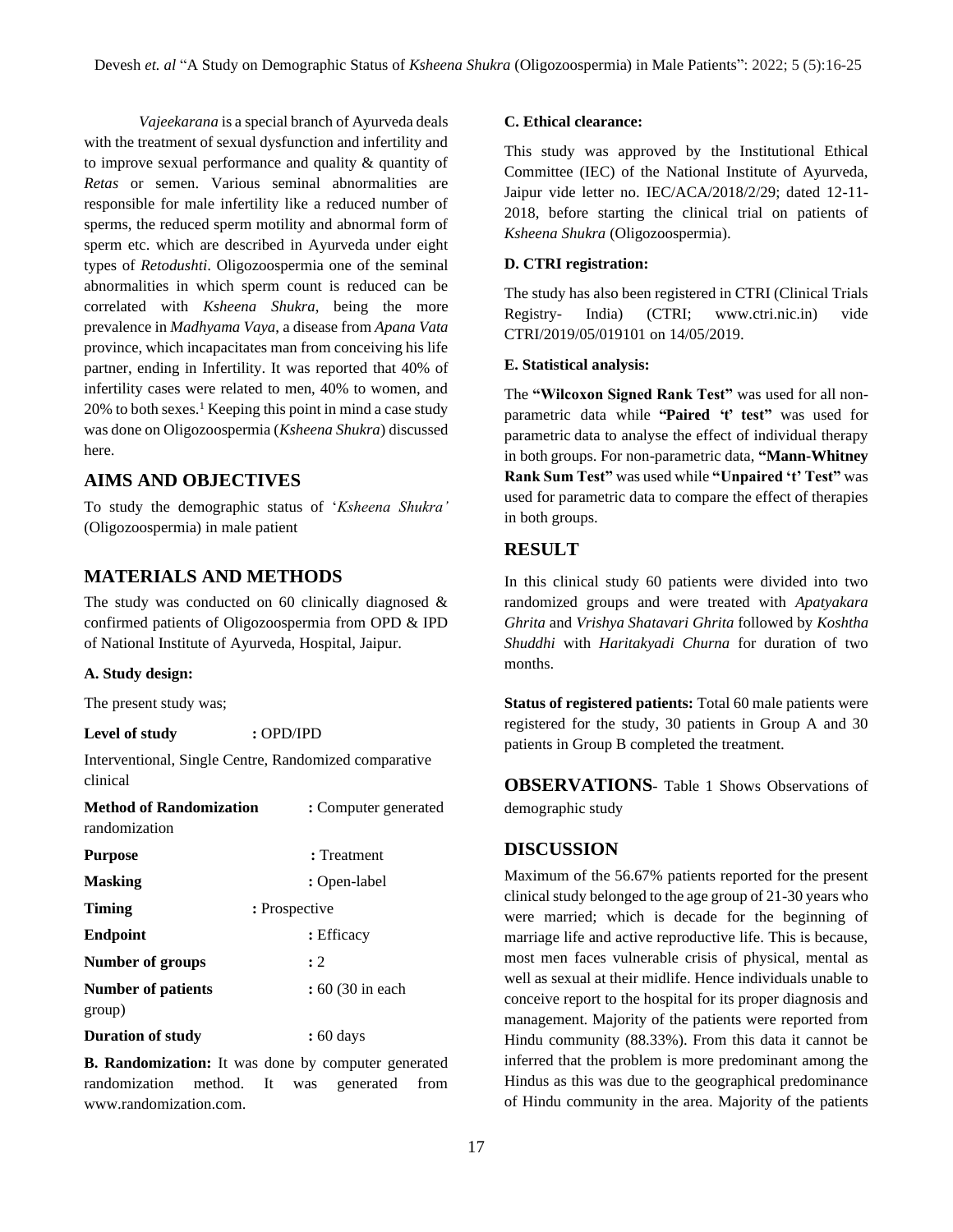50% had secondary education. Low educational standards lead to a number of myths and misconceptions regarding progeny which contributes to the problem. Majority of the patients 41.67% were factory labor. It is believed that the workers who are working in hot temperature zone are more prone to testicular hyperthermic changes. Further a decrease in sperm output in testicular hyperthermia has also been reported**. <sup>2</sup>** Majority of 80 % of patients were Married. So married person are more prone to this disease because mostly infertility is usually diagnosed after married life. Maximum 38.33% of patients were from lower middle class. The cause may be that, due to poverty patients cannot afford the cost of laboratory investigations and medicines in private hospitals so they select government institution for treatment. In lower middle class and middle class, malnutrition is there due to financial crises and illiteracy. *Alpaashan*a is believed to be responsible for *Ksheena Shukra*. 3 It is also noted that malnutrition causes hypogonadism and decreased function of Leydig cells due to reduced response of the male accessory organs to testosterone stimulation.<sup>4</sup> Maximum numbers of patients 50% were doing heavy physical exertion like a daily lifting of heavy weight or working under direct strong sun heat or furnace (50%). Classical references suggest that overworking is one of the factors of *Shukradushti,* which is supported by a study which reveals that prolonged strenuous physical exercise lowers the semen testosterone levels.<sup>5</sup> Maximum 65% of the patients were from urban life style, includes irregular eating and sleeping habit, lack of exercise, consumption of fast food, cold drinks etc. Urban Life is also associated with lots of mental stress, psychological insecurities; and exposure to many type of pollutions like air pollution, noise pollutions. All these are known to cause *Vataprakopa*, <sup>6</sup> which may lead to impairment of *Shukra*. Maximum 56.67% of the patients were having *Vishamagni*, probably because of comparative hyperactivity of *Vata* on *Agni*. It may leads to *Vata Prakopa* and vitiated *Agni* causing *Amotpatti*, ultimately improper formation of *Dhatu* causing *Shukra Kshaya*, which can also be correlated with vitiation of *Apana Vata*. Maximum 63.33 % of the patients had *Madhyama Koshtha* followed by 25% of patients had *Kroora Koshtha* and remaining 11.67 % of patients had *Mridu Koshtha.* Maximum 71.67 % of the patients were having *Vishamashana* food habits in leading improper formation of '*Rasa'* and subsequently irregular *Dhatu*  metamorphosis. The data is also suggestive of the current trend of life style and food habits in present day life style. Maximum 70 % of the patients were vegetarians. All these

factors may result into *Vata* and *Pitta Prakopa* which may directly or indirectly produce *Shukra Kshaya*. Maximum 51.67% and 15% patients had *Lavana* and *Katu Rasa*  prominence diet respectively. In *Ayurvedic* classics, excessive intake of *Lavana, Amla* and *Kshara* are *Nidana*  of *Shukravaha Srotasa.*<sup>7</sup> The study reports low sperm count in the low salt diet, increased abnormal sperm cells in low salt and high salt diet as well as oxidative stress in the epididymis of both low salt and high salt diet. These suggest that both high salt and low salt diet might play a negative role in the fertility of male rats.<sup>8</sup> Maximum 50 % of the patients were addicted to chewing tobacco followed by 20% having addiction of smoking tobacco. Excessive use of tobacco hampers the normal digestive pattern resulting into malnourish state ultimately resulting into oligozoospermia. A study of infertility evaluation of Indian man who was addicted to tobacco chewing has reported its use with decrease in sperm quality*.* The Study showed that nicotine caused degenerative changes in the seminiferous tubules, which was revealed by altered general tubular architecture, decreased thickness of the spermatogenic cell masses, Sertoli cell vacuolation and thickened basal lamina. Cigarette smoke has also effects on spermatogenesis which may be due to toxic substances in the cigarette or the histologic reactions due to hypoxemia induced by smoke.<sup>9</sup> This may be due to the properties of *Vyavayi* and *Vikasee Guna* of addicted drug, which causes the *Ojokshaya*. <sup>10</sup> Maximum 65 % of the patients had habit of hot water bath and habit of wearing tight undergarment pattern observed 68.33 %, Study have reported that regular use of hot bath or sauna bath as a cause of temporary infertility as it impairs spermatogenesis. All the factor like hot bath, exposure to excessive heat, use of synthetic and tight fitting garment which are associated with higher scrotal and testicular temperature hamper spermatogenesis ultimately causing oligozoospermia.<sup>11</sup> Maximum 55 % of the patients were having reduced and disturbed sleeping pattern. This may be due to the worry about the problem and is an indicator of vitiation of *Vata* and hampered function of *Shukra Dhatu.* Sleep curtailment has been shown to lead to reduced levels of circulating androgens in healthy men and male rodents, and this highlights the biological significance of sleep homeostasis for endocrine regulation.<sup>12</sup> Maximum 100 % of the patients had masturbation habit. 76.67% of the patients had masturbation habit before marriage where as 23.33 % were continuing it after marriage also. Maximum 40 % of the patient were having psychological factor like stress and 16.67% of patients were worried which factor have been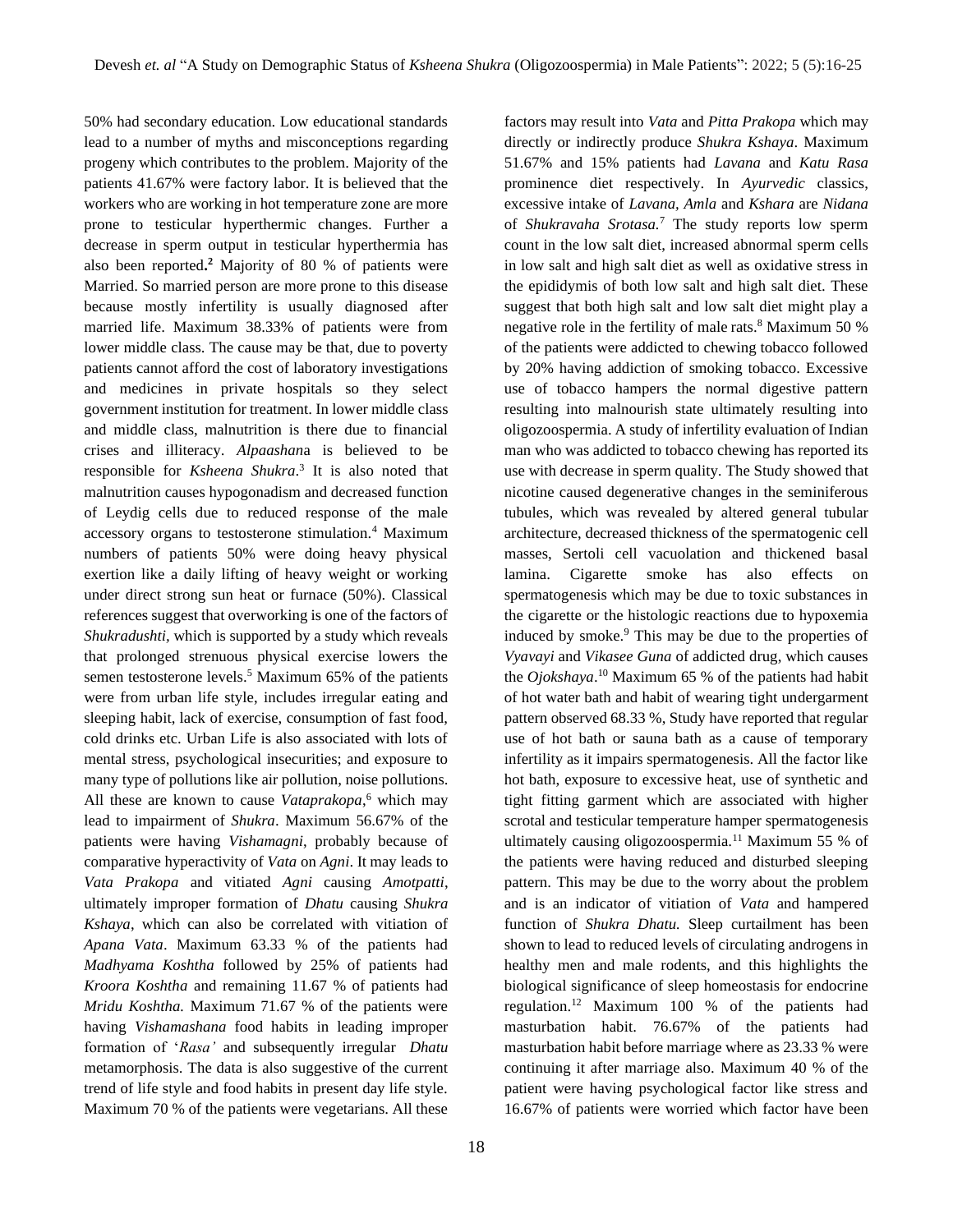listed as cause of *Ajirna* and hampers metabolism, ultimately causing Oligozoospermia. Experimental studies show that there is suppression of hypothalamic testicular suppression due to stress which results in deranged spermatogenesis leading to oligozoospermia.<sup>13</sup> According to classics, *Chinta* (Stress/Anxiety neurosis), *Shoka*  (depression), *Bhaya* (fear), *Avishwasha, Krodha* (jealous) and *Abhichara<sup>14</sup>* are mentioned as causative factors of *Shukra dosha* and *Shukravaha Srotodushti*. It is claimed that the mental stress constitutes the major part of unknown reasons leading to problems of infertility. Scientists suggest that, stress boost the level of stress hormonesglucocorticoids such as cortisol - that inhibits main sex hormone, gonadotropin releasing hormone (GnRH), and subsequently suppresses sperm count, ovulation and sexual activity. Maximum 55 % of the patients belonged to *Vata-Pittaja Prakriti*, followed by *Vata-Kaphaja Prakriti*  (28.33%) and *Pitta-Kaphaja Prakriti* (16.67%). *Vata Prakriti purusha* will have *Alpa Santana*. <sup>15</sup> *Pitta Prakriti Purusha* will have *Alpa Shukra, Alpa Vyavaya Shakti* & will have *Alpa Santana* by virtue of *Katu-Amla Rasa* of *Pitta Dosha*. <sup>16</sup> Hence it may be inferred that either *Vata* or *Pitta* association in *Shareera Prakriti* may make more susceptible the person for *Ksheena Shukra*. *Ksheena Shukra* is also *Vata* and *Pitta Janya Vyadhi*. So on consumption of *Apathya*, it will easily lead to formation of pathology in that person. The selected individuals were predominantly belonging to *Madhyama Pramana* 68.33%*, Madhyama Samhanana* 71.67%, *Madhyama Satmya* 76.67% and *Madhyama Vyayama Shakti* 73.33 %. The *Abhyavaharana Shakti* of the patients was *Madhyama* in majority 70% and *Jarana Shakti* was also *Madhyama* 81.67%. Maximum 93.33 % of the patients had involvement of *Shukravaha Srotas*. This supports the classical statement that this condition arises by effect on bother all the *Dhatus* along with *Shukra Dhatu* resulting due to *Dhatwagni Mandya* occurring due to the *Uttarottara Dhatu Poshana* leading to *Ksheena Shukra.*<sup>17</sup> Maximum 65 % of the patients reported to have moderate oligozoospermia i.e 6-10 million/ml. 21.67 % of the patients revealed to hence severe oligozoospermia i.e 0-5 million/ml and remaining 13.33 % of the patients reported mild oligozoospermia i.e 11-15 million/ml. These details suggest that the level of semenogram in registered patients was towards mild oligozoospermia.<sup>18</sup> Maximum 85 % of the patients had primary infertility while 15 % of the patients had secondary infertility. Primary infertility was reported from 1-3 years duration in 33.33 % patients, 4-6 years in 30 % patients, 7-10 years duration in 15 % patients

and more than 10 years in 6.67 % patients. Whereas secondary infertility was reported between 1-3 years duration in 10 % patients, 4-6 years in 2 % patients. After unsuccessful attempts, most secondary infertile patients drop the intention to have next child due to expenses and availability of time. Primary infertile patients repeatedly visit different hospitals in the hope of child. In a study conducted in India revealed that 75 % of couples had duration of infertility of more than two years prior to embarking on investigations. Maximum 85 % of the patients had *Shrama Maithuna* (Exertion during intercourse) followed by 80 % of patients had *Alpa Cheshtata* (Less motivation)*,* 78.33 % of patients had *Alpa Shukra Pravriti* (Low semen volume)*,* 76.67 % of patients had premature ejaculation, 71.67 % of patients had loss of sexual desire, 55 % of patients had *Sandhi Shula* (Joint pain), 18.33 % of patients had *Sadana* (Lethargy)*,* 11.67 % of patients had *Pandu* (Anaemia) and remaining 8.33 % of patients had *Bhrama* (Giddiness) symptom. These all symptoms have been mentioned by *Charaka* as *Shukra Dushti Lakshana*. Hence it is very clear that *Ksheena Shukra* (oligozoospermia) is a disease resulting out of *Shukravaha Srotodushti*, but due to selective defect in the number of sperm, a component of *Shukra dhatu* results predominantly in the form of infertility.

#### **CONCLUSION**

Findings of present clinical study reveal that, *Vishamashana*, *Vishamagni,* Excessive intake of *Lavana, Amla, Kshara,* chewing tobacco, Sleep curtailment, masturbation habit hot water bath, use of synthetic and tight fitting garment, exposure to excessive heat and psychological disturbances are the prime causative factors of *Ksheena Shukra*. Hence an attempt has been made in this demographic study to look for the status of *Ksheena Shukra* (oligozoospermia) in male patients in OPD & IPD of PG Department of Kayachikitsa, NIA, Jaipur.

**Acknowledgements:- Nil Conflict of Interest – None Source of Finance & Support - Nil**

# **ORCID**

*Devesh Jaiman* , <https://orcid.org/> 0000-0002-9185-9683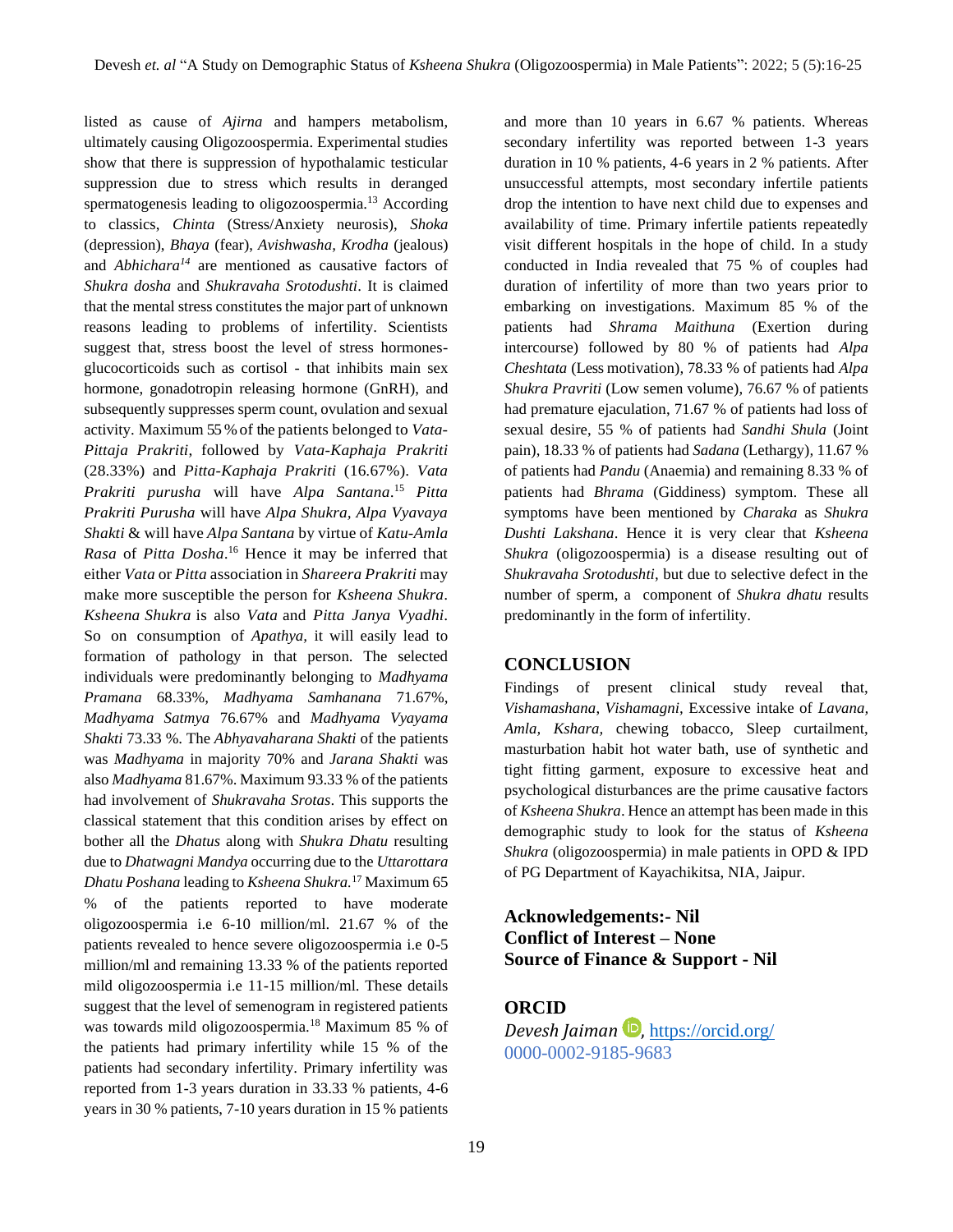# **REFERENCES**

1. Sadock BJ, Sadock VA. Kaplans and Sadocks symptoms of psychiatry behavirol sciences clinical psychiatry, 9th edition. Lippincott Williams and Wilkins: Philadelphia; 2003. pp. 872-874.

2. Macleod and Hotchkiss, 1941; Watannbe, 1959; Rock and Robinson, 1965.

3. Pandey K, Chaturvedi G; Charaka Samhita, Vidyotini Hindi Commentary, Sutra Sthana 17/77 Chaukhambha Bharti Academy, Varanasi, Reprint 2009. pp. 352.

4. Smith et al, 1975, Bielanski et al, 1969.

5. Opstad PK and Aakvang A (1982) Eur J Appl Physiol 49: 343-348 In: Herbert J (1995) stress and reproduction: The role of peptides and other chemical messengers in the brain, Current Science: 68:4.Thaker A.B. ET. al. 1999, thesis, I.P.G.T. & R.A., Jamanagara.

6. Pandey K, Chaturvedi G; Charaka Samhita, Vidyotini Hindi Commentary, Chikitsa Sthana 28/16 Chaukhambha Bharti Academy, Varanasi, Reprint 2009. pp. 779.

7. Pandey K, Chaturvedi G; Charaka Samhita, Vidyotini Hindi Commentary, Vimana Sthana 1/17 Chaukhambha Bharti Academy, Varanasi, Reprint 2009. pp. 678.

8. Iranloye BO, Oludare GO, Morakinyo AO, Esume NA, Ekeh LC. Reproductive parameters and oxidative stress status of male rats fed with low and high salt diet. J Hum Reprod Sci 2013; 6:267-72

9. Ahmadnia H, Ghanbari M, Moradi MR, Khaje-Dalouee M. Effect of cigarette smoke on spermatogenesis in rats. Urol J. 2007 Summer;4(3):159-63. Erratum in: Urol J. 2007 Fall;4(4):254. PMID: 17987579.

10. Tripathi B; Sharangadhara Samhita, Deepika Hindi Commentary, Purva Khanda 4/19 Chaukhamba Surbharati Prakashan, Varanasi, Reprint 2006. pp. 50.

11. Yefim Sheynkin et al, Protection from scrotal hyperthermia in laptop computer users, Fertility and Sterility.

12. Andersen ML, Tufik S. The effects of testosterone on sleep and sleep-disordered breathing in men: its bidirectional interaction with erectile function. Sleep Med Rev. 2008 Oct;12(5) 365-379. doi:10.1016/j.smrv.2007.12.003. PMID: 18519168.

13. Stauber, 1988; Daiger, 1988, .Jurewicz J,, Environmental factors and semen quality. Int J Occup Med Environ Health. 2009; 22(4):305-29.

14. Pandey K, Chaturvedi G; Charaka Samhita, Vidyotini Hindi Commentary, Chikitsa Sthana 30/137 Chaukhambha Bharti Academy, Varanasi, Reprint 2009.

15. Pandey K, Chaturvedi G; Charaka Samhita, Vidyotini Hindi Commentary, Vimana Sthana 8/98 Chaukhambha Bharti Academy, Varanasi, Reprint 2009. pp. 774.

16. Pandey K, Chaturvedi G; Charaka Samhita, Vidyotini Hindi Commentary, Vimana Sthana 8/97 Chaukhambha Bharti Academy, Varanasi, Reprint 2009. pp. 773.

17. Tripathi R; Ashtanga Samgraha, Saroj Hindi Commentary, Sutra Sthana 19/17 Chaukhamba Surbharati Prakashan, Varanasi, Reprint 2005. pp. 274.

18. Swan SH, Elkin EP, Fenster L. The question of declining sperm density revisited: an analysis of 101 studies published 1934-1996. Environ Health Perspect. 2000 Oct;108(10):961-6. doi: 10.1289/ehp.00108961.

**How to cite this article:** Jaiman D, Meena HML, Padhar BK, Mutha R, Rawat S, Rajpurohit RS, Sharma P"A Study On Demographic Status Of Ksheena Shukra (Oligozoospermia) In Male Patients" IRJAY.[online]2022;5(5);16-25. Available from: [https://irjay.com](https://irjay.com/) DOI link- https://doi.org/10.47223/IRJAY.2022.5503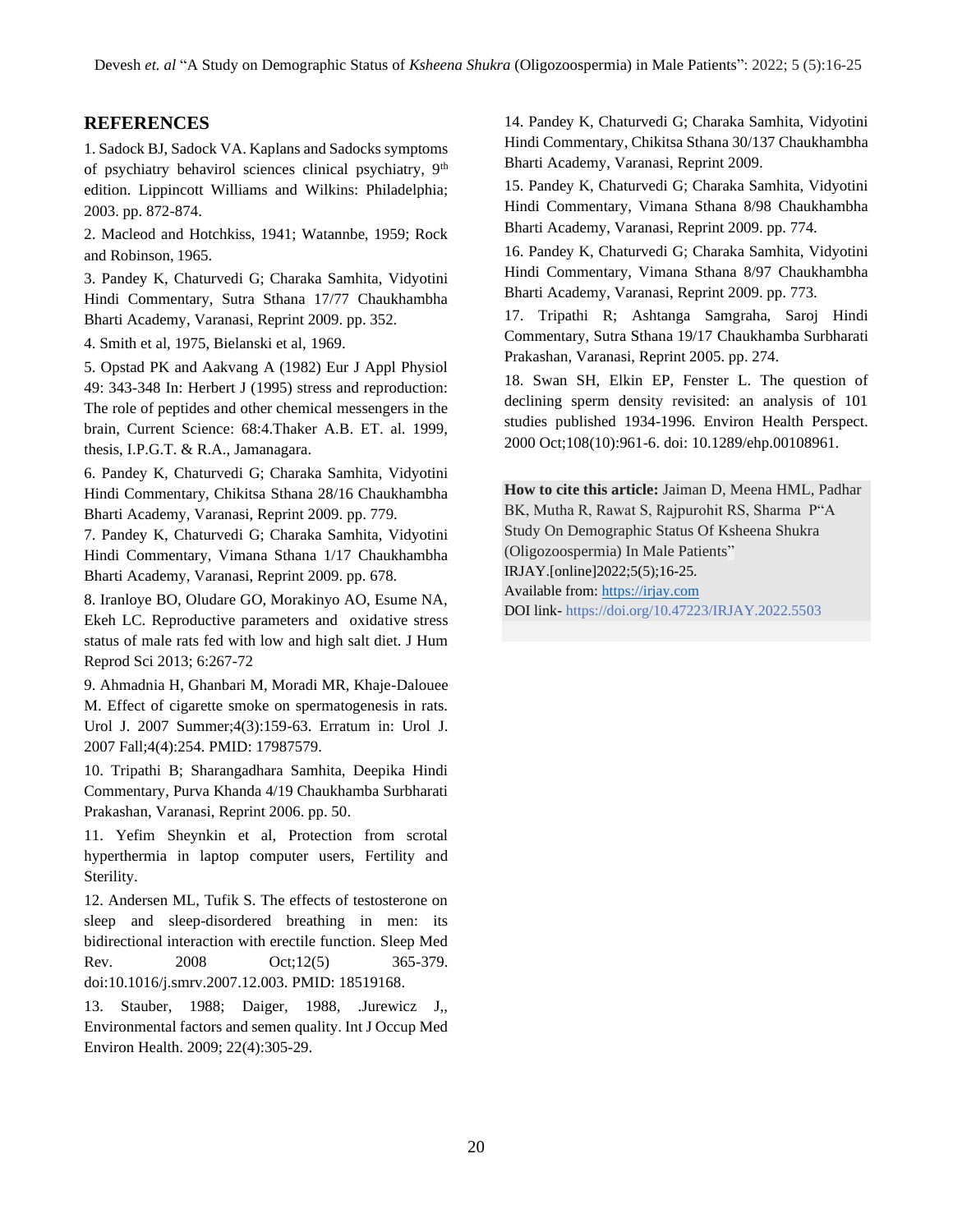# **Table 1 Shows Observations of demographic study**

| S. No. | <b>Features</b>           | <b>Classification</b>   | <b>No. of Subjects</b><br>in Group-A<br>$(N=30)$ |               | <b>No. of Y Subjects</b><br>in Group-B<br>$(N=30)$ |               | <b>Total No. of</b><br><b>Subjects</b><br>$(N=60)$ |               |
|--------|---------------------------|-------------------------|--------------------------------------------------|---------------|----------------------------------------------------|---------------|----------------------------------------------------|---------------|
|        |                           |                         | No.                                              | $\frac{0}{0}$ | No.                                                | $\frac{0}{0}$ | No.                                                | $\frac{0}{0}$ |
| 1.     | Age (Years)               | $21 - 30$               | 18                                               | 60            | 16                                                 | 53.33         | 34                                                 | 56.67         |
|        |                           | $31 - 40$               | 11                                               | 36.67         | 12                                                 | 40            | 23                                                 | 38.33         |
|        |                           | $41 - 50$               | 01                                               | 3.33          | 02                                                 | 6.67          | 03                                                 | 5             |
| 2.     | Religion                  | Hindu                   | 26                                               | 86.67         | 27                                                 | 90            | 53                                                 | 88.33         |
|        |                           | Muslim                  | 04                                               | 13.33         | 03                                                 | 10            | 07                                                 | 11.67         |
| 3.     | Education                 | Illiterate              | 00                                               | $00\,$        | 00                                                 | 00            | 00                                                 | $00\,$        |
|        |                           | Primary                 | 04                                               | 13.33         | 05                                                 | 16.67         | 09                                                 | 15            |
|        |                           | Secondary               | 16                                               | 53.33         | 14                                                 | 46.67         | 30                                                 | 50            |
|        |                           | <b>Higher Secondary</b> | 08                                               | 26.67         | 06                                                 | $20\,$        | 14                                                 | 23.33         |
|        |                           | Graduate                | 02                                               | 6.67          | 05                                                 | 16.67         | 07                                                 | 11.67         |
| 4.     | Occupation                | Serviceman              | 09                                               | 30            | 08                                                 | 26.67         | 17                                                 | 28.33         |
|        |                           | <b>Factory Labor</b>    | 14                                               | 46.67         | 11                                                 | 36.67         | 25                                                 | 41.67         |
|        |                           | Businessman             | 05                                               | 16.67         | 06                                                 | 20            | 11                                                 | 18.33         |
|        |                           | Farmer                  | 02                                               | 6.67          | 05                                                 | 16.67         | 07                                                 | 11.67         |
| 5.     | <b>Marital Status</b>     | Married                 | 25                                               | 83.33         | 23                                                 | 76.67         | 48                                                 | 80            |
|        |                           | Unmarried               | 05                                               | 16.67         | 07                                                 | 23.33         | 12                                                 | 20            |
| 6.     | Socio-Economic Status     | Poor                    | 04                                               | 13.33         | 07                                                 | 23.33         | 11                                                 | 18.33         |
|        |                           | Lower Middle            | 11                                               | 36.67         | 12                                                 | 40            | 23                                                 | 38.33         |
|        |                           | Middle                  | 13                                               | 43.33         | 08                                                 | 26.67         | 21                                                 | 35            |
|        |                           | <b>Upper Middle</b>     | 02                                               | 6.67          | 03                                                 | 10            | 05                                                 | 8.33          |
| 7.     | Habitat                   | Rural                   | 09                                               | 30            | 12                                                 | 40            | 21                                                 | 35            |
|        |                           | Urban                   | 21                                               | 70            | 18                                                 | 60            | 39                                                 | 65            |
| 8.     | Desha                     | Jangala                 | 14                                               | 46.67         | 13                                                 | 43.33         | 27                                                 | 45            |
|        |                           | Anoopa                  | $00\,$                                           | $00\,$        | $00\,$                                             | $00\,$        | $00\,$                                             | $00\,$        |
|        |                           | Sadharana               | 16                                               | 53.33         | 17                                                 | 56.67         | 33                                                 | 55            |
| 9.     | Type of Infertility       | Primary                 | 27                                               | 90            | 24                                                 | 80            | 51                                                 | 85            |
|        |                           | Secondary               | 06                                               | $20\,$        | 03                                                 | 10            | 09                                                 | 15            |
| 10.    | <b>Hygiene of Partner</b> | Healthy                 | 26                                               | 86.67         | 28                                                 | 93.33         | 54                                                 | 90            |
|        |                           | Poor                    | 04                                               | 13.33         | 02                                                 | 6.67          | 06                                                 | $10\,$        |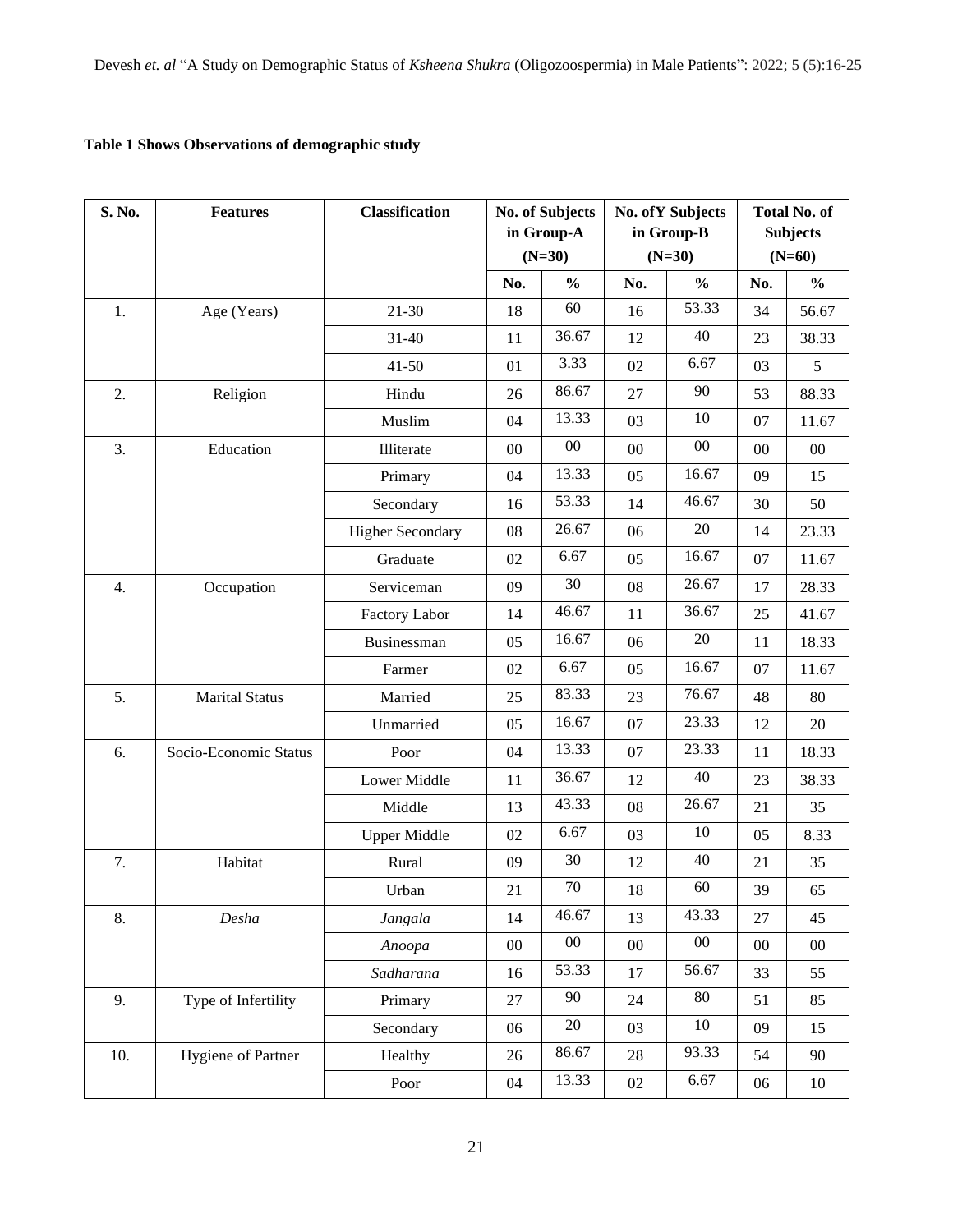| 11. | Agni                          | Sama            | 00 | $00\,$ | $00\,$ | $00\,$ | 00         | $00\,$ |
|-----|-------------------------------|-----------------|----|--------|--------|--------|------------|--------|
|     |                               | Vishama         | 18 | 60     | 16     | 53.33  | 34         | 56.67  |
|     |                               | Teekshna        | 09 | 30     | 07     | 23.33  | 16         | 26.67  |
|     |                               | Manda           | 03 | 10     | 07     | 23.33  | 10         | 16.67  |
| 12. | Koshtha                       | Mridu           | 04 | 13.33  | 03     | 10     | 07         | 11.67  |
|     |                               | Madhyama        | 17 | 56.67  | 21     | 70     | 38         | 63.33  |
|     |                               | Kroora          | 09 | 30     | 06     | 20     | 15         | 25     |
| 13. | Diet                          | Vegetarian      | 22 | 73.33  | 20     | 66.67  | 42         | 70     |
|     |                               | Mixed           | 08 | 26.67  | 10     | 33.33  | 18         | 30     |
| 14. | Food habit                    | Samashana       | 03 | 10     | 01     | 3.33   | 04         | 6.67   |
|     |                               | Vishamashana    | 22 | 73.33  | 21     | 70     | 43         | 71.67  |
|     |                               | Adhyashana      | 03 | 10     | 02     | 6.67   | 05         | 8.33   |
|     |                               | Viruddhashana   | 02 | 6.67   | 06     | 20     | 08         | 13.33  |
| 15. | Predominance of Rasa          | Madhura         | 05 | 16.67  | 03     | 10     | 08         | 13.33  |
|     |                               | Amla            | 02 | 6.67   | 03     | 10     | 05         | 8.33   |
|     |                               | Lavana          | 17 | 56.67  | 14     | 46.67  | 31         | 51.67  |
|     |                               | Katu            | 04 | 13.33  | 05     | 16.67  | 09         | 15     |
|     |                               | Tikta           | 02 | 6.67   | 02     | 6.67   | 04         | 6.67   |
|     |                               | Kashaya         | 01 | 3.33   | 02     | 6.67   | 03         | 5      |
| 16. | Exercise                      | No              | 07 | 23.33  | 03     | 10     | 10         | 16.67  |
|     |                               | Heavy           | 14 | 46.67  | 09     | 30     | 23         | 38.33  |
|     |                               | Light           | 05 | 16.67  | 13     | 43.33  | 18         | 30     |
|     |                               | Regular         | 02 | 6.67   | 01     | 3.33   | 03         | 5      |
|     |                               | Irregular       | 02 | 6.67   | 04     | 13.33  | 06         | 10     |
| 17. | Addiction                     | Chewing tobacco | 16 | 53.33  | 14     | 46.67  | 30         | 50     |
|     |                               | Smoking tobacco | 05 | 16.67  | 07     | 23.33  | 12         | 20     |
|     |                               | Alcohol         | 03 | $10\,$ | 05     | 16.67  | ${\bf 08}$ | 13.33  |
|     |                               | No addiction    | 06 | $20\,$ | 04     | 13.33  | 10         | 16.67  |
| 18. | Bath habit                    | By cold water   | 11 | 36.67  | 10     | 33.33  | 21         | 35     |
|     |                               | By hot water    | 19 | 63.33  | 20     | 66.67  | 39         | 65     |
| 19. | Nature of underwear           | Tight           | 19 | 63.33  | 22     | 73.33  | 41         | 68.33  |
|     | worn                          | Loose           | 11 | 36.67  | 08     | 26.67  | 19         | 31.67  |
| 20. | Type of undergarments<br>worn | Cotton          | 25 | 83.33  | 23     | 76.67  | 48         | 80     |
|     |                               | Synthetic       | 05 | 16.67  | 07     | 23.33  | 12         | $20\,$ |
| 21. | Sleep habit                   | Sound           | 10 | 33.33  | 08     | 26.67  | 18         | 30     |
|     |                               | Disturbed       | 17 | 56.67  | 16     | 53.33  | 33         | 55     |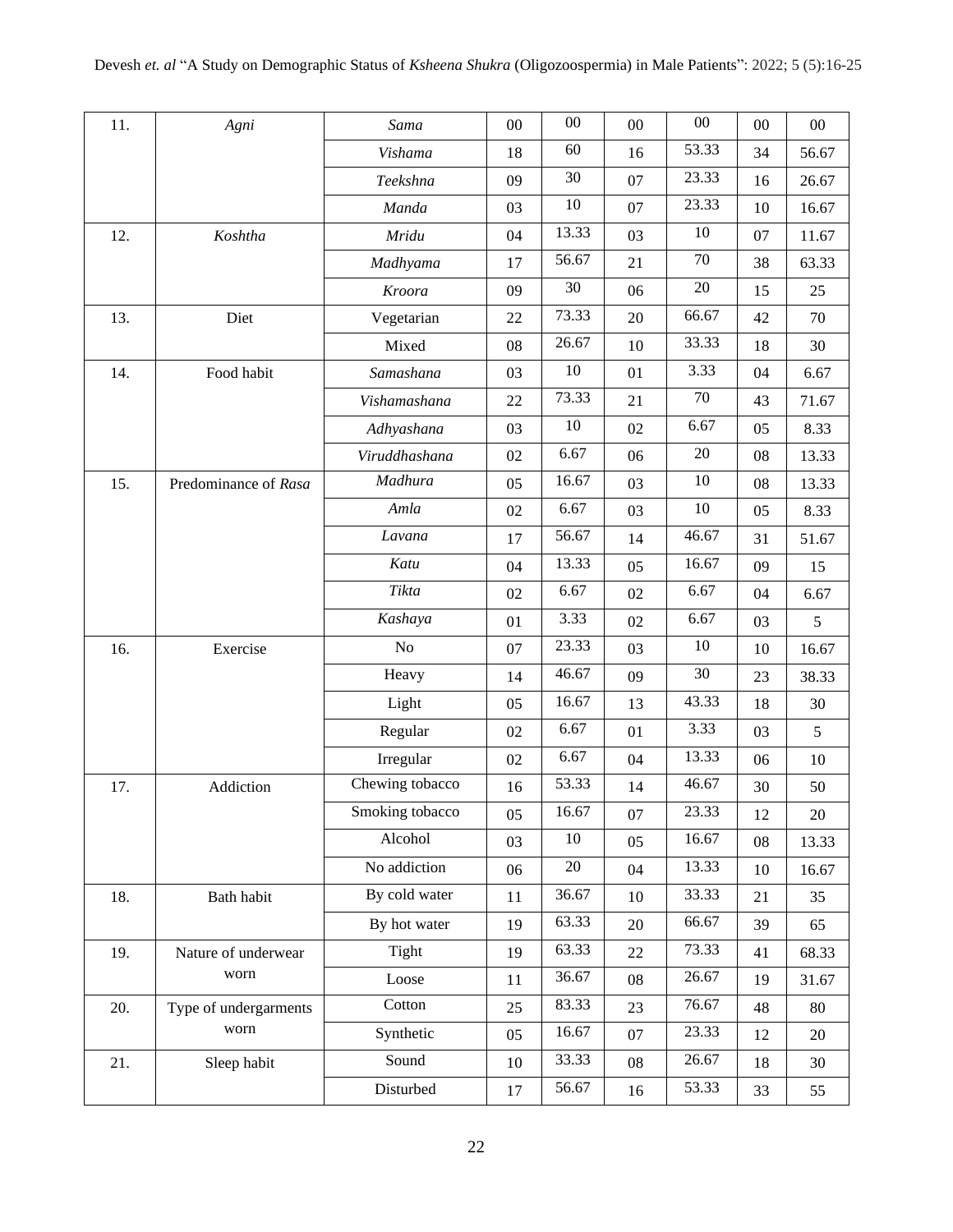|     |                         | Delayed                     | 03     | 10     | 06     | 20     | 09     | 15             |
|-----|-------------------------|-----------------------------|--------|--------|--------|--------|--------|----------------|
| 22. | Duration of Night Sleep | Less than 6 Hrs             | 08     | 26.67  | 09     | 30     | 17     | 28.33          |
|     |                         | $6-8$ Hrs                   | 17     | 56.67  | 18     | 60     | 35     | 58.33          |
|     |                         | More than 8 Hrs             | 05     | 16.67  | 03     | 10     | 08     | 13.33          |
| 23. | Defecation habit        | Regular                     | 09     | 30     | 07     | 23.33  | 16     | 26.67          |
|     |                         | Irregular                   | 15     | 50     | 18     | 60     | 33     | 55             |
|     |                         | Loose motion                | $00\,$ | $00\,$ | 00     | $00\,$ | $00\,$ |                |
|     |                         | Constipation                | 06     | 20     | 05     | 16.67  | 11     | 18.33          |
| 24. | Masturbation            | Yes                         | 30     | 100    | 30     | 100    | 60     | 100            |
|     | Habit                   | No                          | 00     | $00\,$ | $00\,$ | $00\,$ | 00     | $00\,$         |
|     |                         | Before marriage             | 22     | 73.33  | 24     | 80     | 46     | 76.67          |
|     |                         | Continuing                  | 08     | 26.67  | 06     | 20     | 14     | 23.33          |
| 25. | Secondary sexual        | Well Developed              | 30     | 100    | 30     | 100    | 60     | 100            |
|     | character               | <b>Moderately Developed</b> | 00     | $00\,$ | $00\,$ | $00\,$ | 00     | $00\,$         |
| 26. | Foreplay habit          | Yes                         | 25     | 83.33  | 27     | 90     | 52     | 86.67          |
|     |                         | N <sub>o</sub>              | 05     | 16.67  | 03     | 10     | 08     | 13.33          |
| 27. | Duration of foreplay    | N <sub>o</sub>              | 06     | 20     | 08     | 26.67  | 14     | 23.33          |
|     |                         | $<$ 5 minutes               | 08     | 26.67  | 10     | 33.33  | 18     | 30             |
|     |                         | 5-10 minutes                | 14     | 46.67  | 11     | 36.67  | 25     | 41.67          |
|     |                         | 10-30 minutes               | 02     | 6.67   | 01     | 3.33   | 03     | 5              |
|     |                         | $>$ 30 minutes              | 00     | $00\,$ | $00\,$ | 00     | $00\,$ |                |
| 28. | Psychological status    | <b>Stress</b>               | 14     | 46.67  | 10     | 33.33  | 24     | 40             |
|     |                         | Fear                        | 02     | 6.67   | 01     | 3.33   | 03     | 5              |
|     |                         | Anger                       | 10     | 33.33  | 13     | 43.33  | 23     | 38.33          |
|     |                         | Worry                       | 04     | 13.33  | 06     | 20     | 10     | 16.67          |
| 29. | Exertion                | Mild                        | $10\,$ | 33.33  | 12     | 40     | 22     | 36.67          |
|     |                         | Moderate                    | 19     | 63.33  | 16     | 53.33  | 35     | 58.33          |
|     |                         | Severe                      | 01     | 3.33   | 02     | 6.67   | 03     | $\mathfrak{S}$ |
| 30. | Nature of Work          | Mental exertion             | 09     | 30     | 12     | 40     | 21     | 35             |
|     |                         | Physical exertion           | 16     | 53.33  | 14     | 46.67  | 30     | 50             |
|     |                         | <b>Both Mental-Physical</b> | 05     | 16.67  | 04     | 13.33  | 09     | 15             |
| 31. | Working condition       | Normal                      | 08     | 26.67  | 05     | 16.67  | 13     | 21.67          |
|     |                         | Air conditioner             | 04     | 13.33  | 04     | 13.33  | 08     | 13.33          |
|     |                         | <b>Under Sunlight</b>       | 14     | 46.67  | 16     | 53.33  | 30     | 50             |
|     |                         | Near furnace                | 04     | 13.33  | 05     | 16.67  | 09     | 15             |
| 32. | Age of marriage         | 16-20 Years                 | 01     | 3.33   | 03     | 10     | 04     | 6.67           |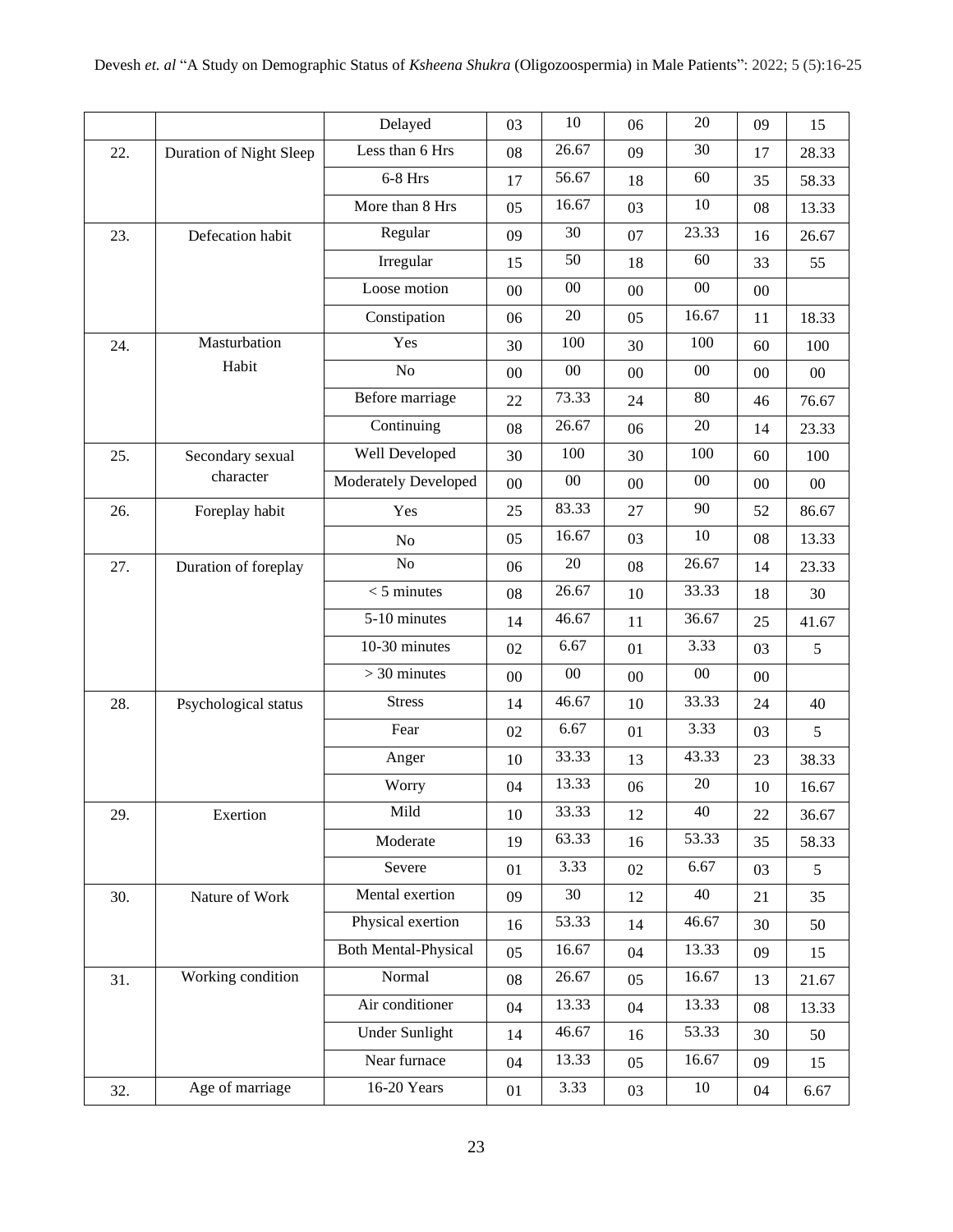|     |                | 21-25 Years  |        | 60     |    |        |    |           |
|-----|----------------|--------------|--------|--------|----|--------|----|-----------|
|     |                |              | 18     |        | 15 | 50     | 33 | 55        |
|     |                | 26-30 Years  | 05     | 16.67  | 03 | 10     | 08 | 13.33     |
|     |                | >30 Years    | 01     | 3.33   | 02 | 6.67   | 03 | 5         |
|     |                | Unmarried    | 05     | 16.67  | 07 | 23.33  | 12 | 20        |
| 33. | Dehaprakriti   | Vatapittaja  | 18     | 60     | 15 | 50     | 33 | 55        |
|     |                | Vatakaphaja  | 08     | 26.67  | 09 | 30     | 17 | 28.33     |
|     |                | Pittakaphaja | 04     | 13.33  | 06 | 20     | 10 | 16.67     |
| 34. | Saara          | Pravara      | 04     | 13.33  | 03 | 10     | 07 | 11.67     |
|     |                | Madhyama     | 23     | 76.67  | 22 | 73.33  | 45 | 75        |
|     |                | Avara        | 03     | $10\,$ | 05 | 16.67  | 08 | 13.33     |
| 35. | Samhanana      | Pravara      | 02     | 6.67   | 05 | 16.67  | 07 | 11.67     |
|     |                | Madhyama     | 22     | 73.33  | 21 | 70     | 43 | 71.67     |
|     |                | Avara        | 06     | 20     | 04 | 13.33  | 10 | 16.67     |
| 36. | Pramana        | Pramana      | 03     | 10     | 05 | 16.67  | 08 | 13.33     |
|     |                | Pramana      | 22     | 73.33  | 19 | 63.33  | 41 | 68.33     |
|     |                | Pramana      | 05     | 16.67  | 06 | $20\,$ | 11 | 18.33     |
| 37. | Satmya         | Pravara      | 03     | 10     | 02 | 6.67   | 05 | 8.33      |
|     |                | Madhyama     | 21     | 70     | 25 | 83.33  | 46 | 76.67     |
|     |                | Avara        | 06     | 20     | 03 | 10     | 09 | 15        |
| 38. | Satva          | Pravara      | 02     | 6.67   | 03 | 10     | 05 | 8.33      |
|     |                | Madhyama     | 20     | 66.67  | 18 | 60     | 38 | 63.33     |
|     |                | Avara        | 08     | 26.67  | 09 | 30     | 17 | 28.33     |
| 39. | Ahara Shakti   | Pravara      | 03     | 10     | 05 | 16.67  | 08 | 13.33     |
|     |                | Madhyama     | 23     | 76.67  | 19 | 63.33  | 42 | $70\,$    |
|     |                | Avara        | 04     | 13.33  | 06 | 20     | 10 | 16.67     |
| 40. | Jarana Shakti  | Pravara      | 02     | 6.67   | 04 | 13.33  | 06 | $10\,$    |
|     |                | Madhyama     | 26     | 86.67  | 23 | 76.67  | 49 | $81.67\,$ |
|     |                | Avara        | 02     | 6.67   | 03 | $10\,$ | 05 | 8.33      |
| 41. | Vyayama Shakti | Pravara      | 05     | 16.67  | 05 | 16.67  | 10 | 16.67     |
|     |                | Madhyama     | 23     | 76.67  | 21 | 70     | 44 | 73.33     |
|     |                | Avara        | 02     | 6.67   | 04 | 13.33  | 06 | 10        |
| 42. | Srotodushti    | Rasavaha     | 27     | 90     | 24 | 80     | 51 | 85        |
|     |                | Purishvaha   | 10     | 33.33  | 13 | 43.33  | 23 | 38.33     |
|     |                | Mutravaha    | 07     | 23.33  | 05 | 16.67  | 12 | $20\,$    |
|     |                | Shukrava     | $28\,$ | 93.33  | 28 | 93.33  | 56 | 93.33     |
|     |                | 0-5 Million  |        | 23.33  |    | 20     |    |           |